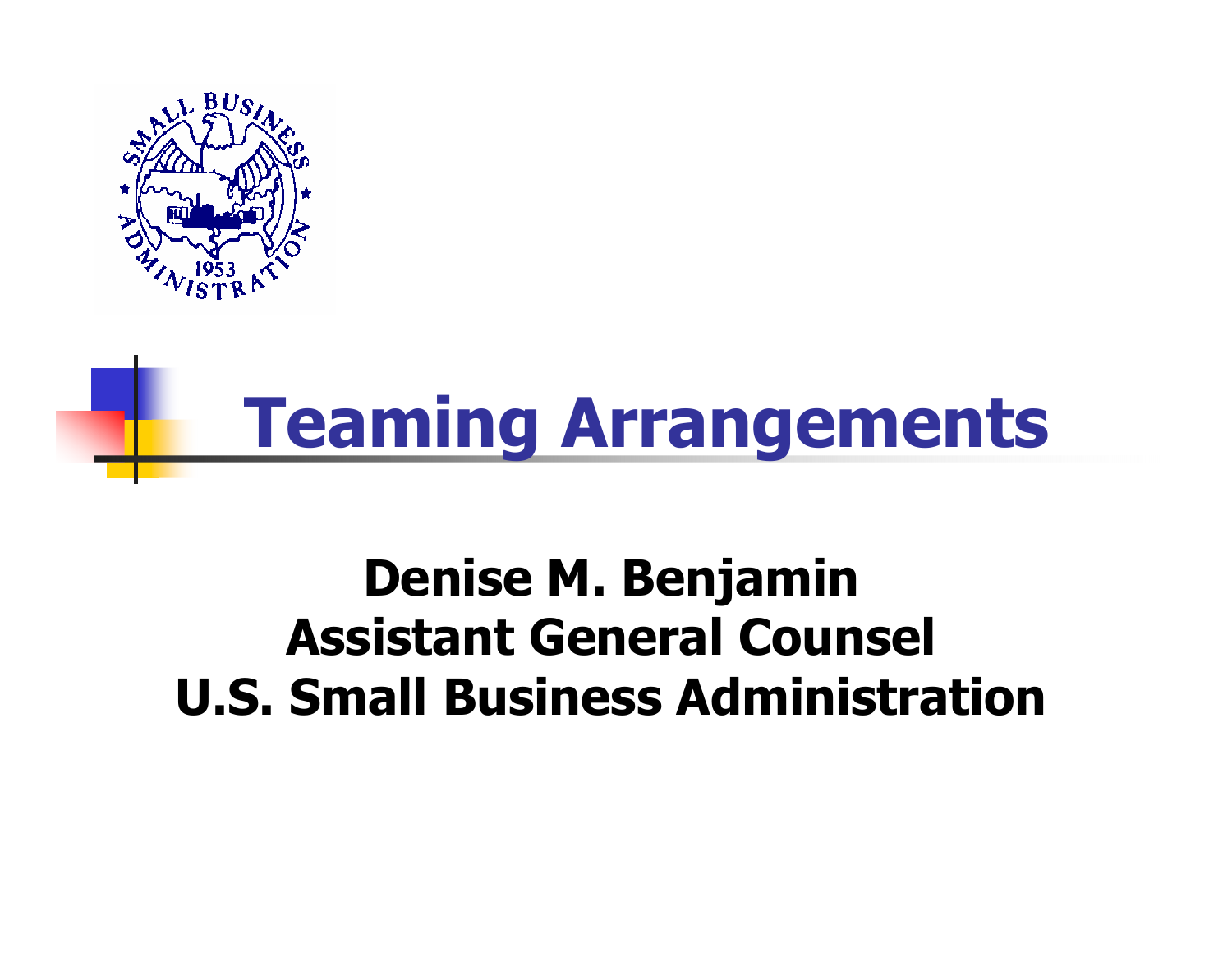## **Objectives**

**Provide basic information on:** 

**\* WHAT** is a contractor teaming arrangement

**WHY teaming arrangements may be beneficial** 

**\*HOW** to use teaming arrangements consistent with SBA's small business contracting programs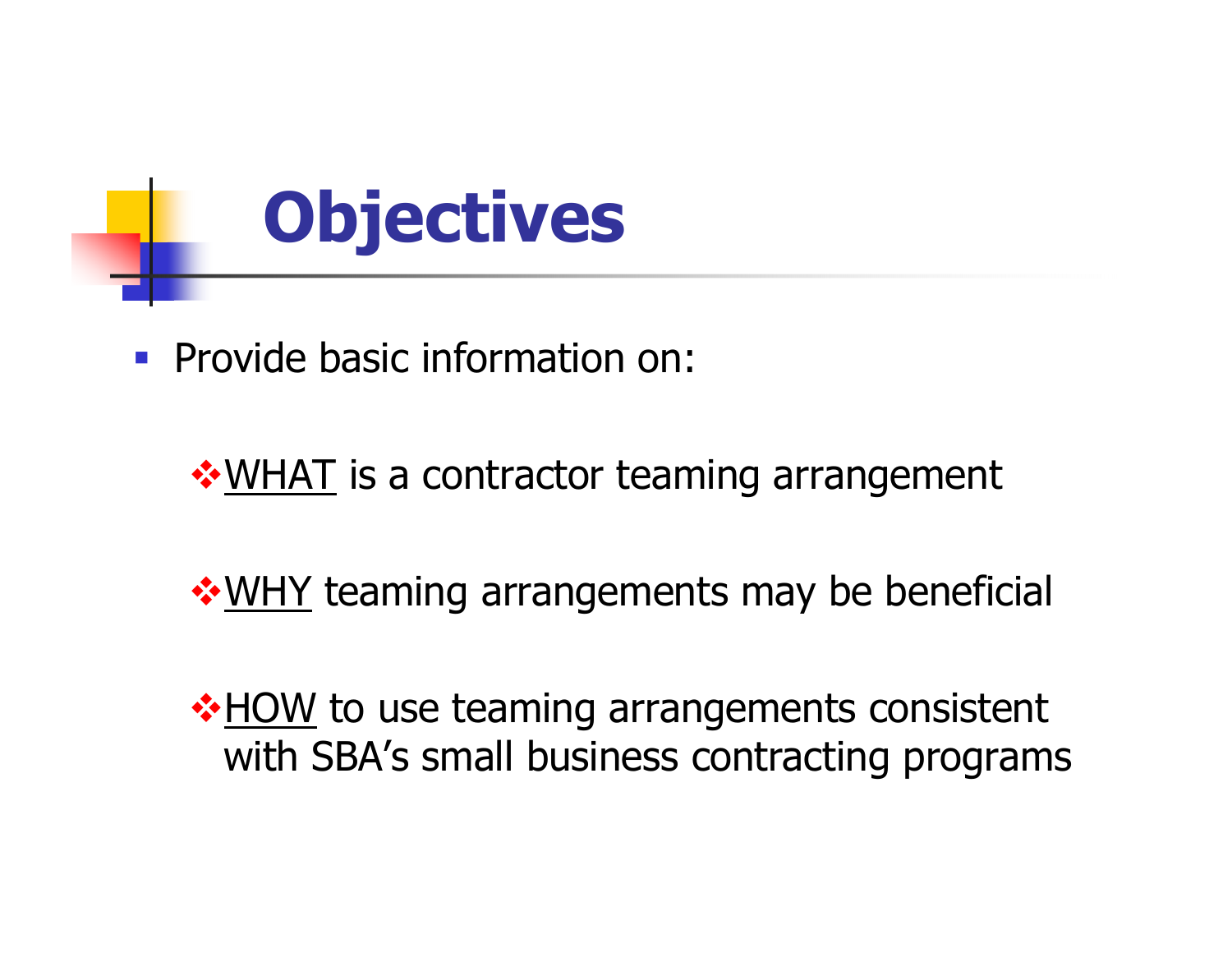#### **Definition of Teaming Arrangement Under FAR 9.601(a)**

- **Companies form a partnership or joint** venture to serve as <sup>a</sup> potential prime contractor
- **A** potential prime contractor agrees to have one or more companies act as its subcontractor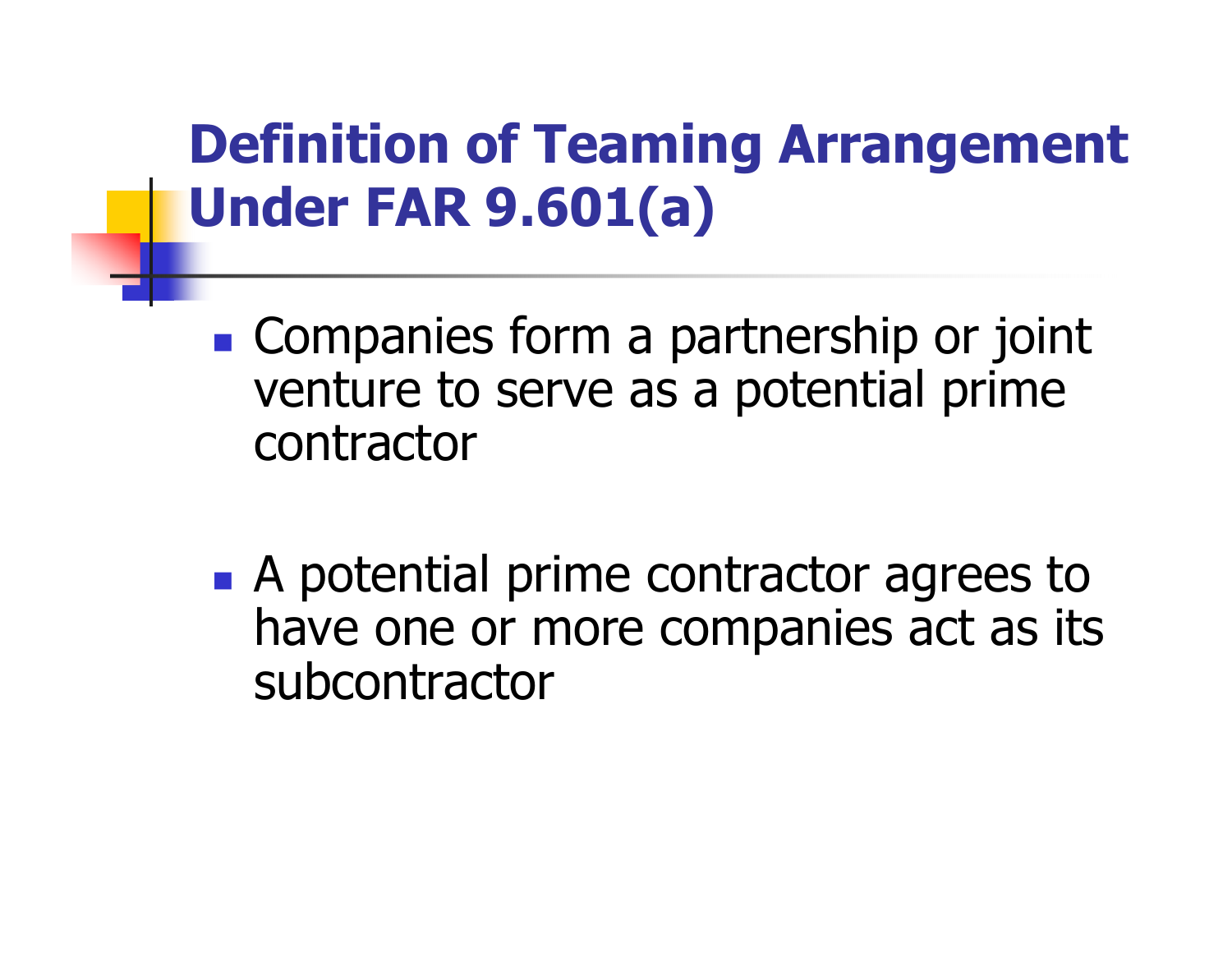### **Advantages of Teaming Relationships**

- **Mitigate the effects of contract bundling**
- **Service Service Leverage capabilities and capital**
- **Share or reduce risks**
- Obtain experience in new markets or industries
- **Service Service** ■ Receive credit for subcontracting with various categories of small businesses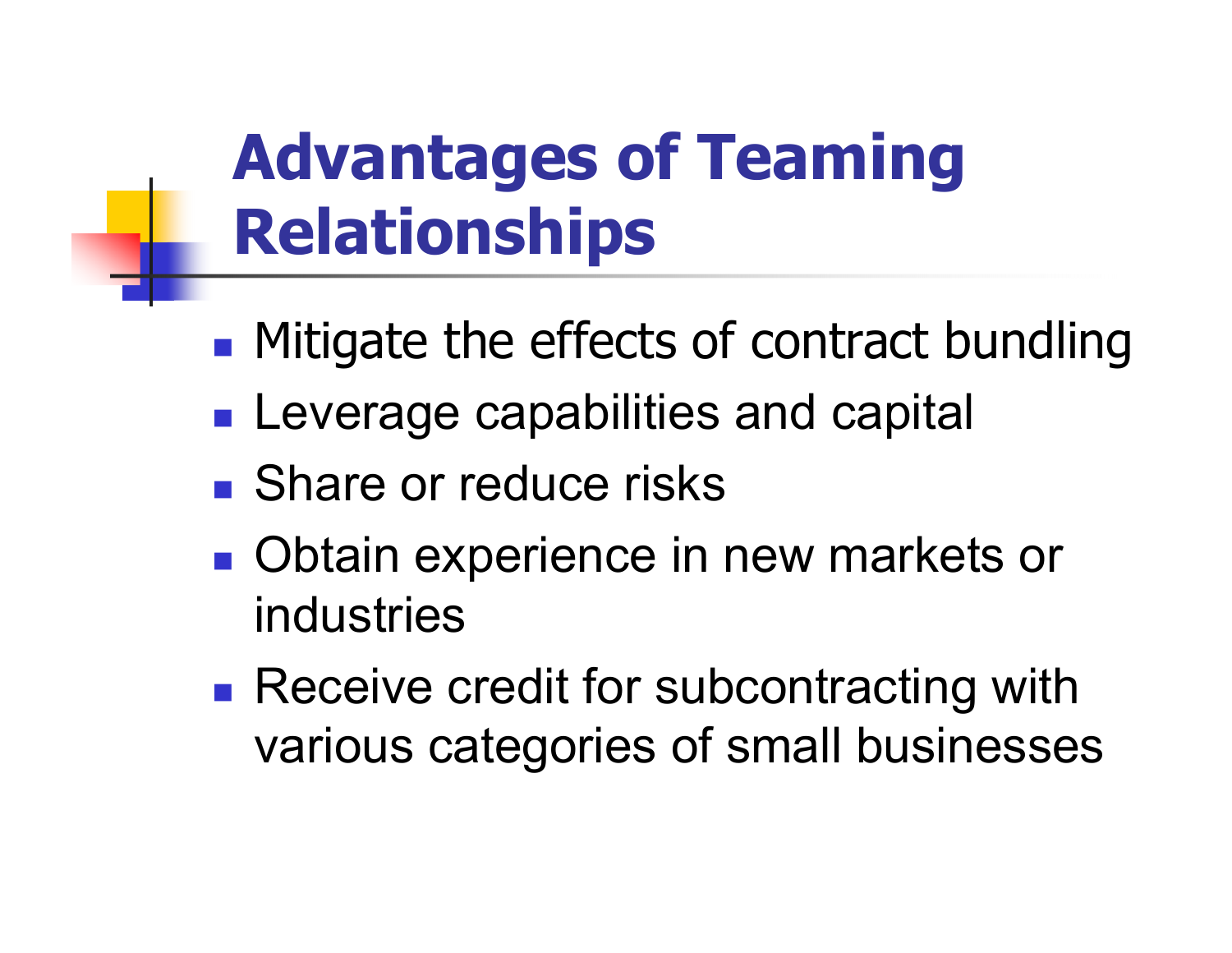## **Major Categories of Teaming Relationships**

- $\left\vert \begin{array}{c} 0 \\ 0 \end{array} \right\vert$  Traditional prime/subcontractor arrangement
- **Service Service** Joint ventures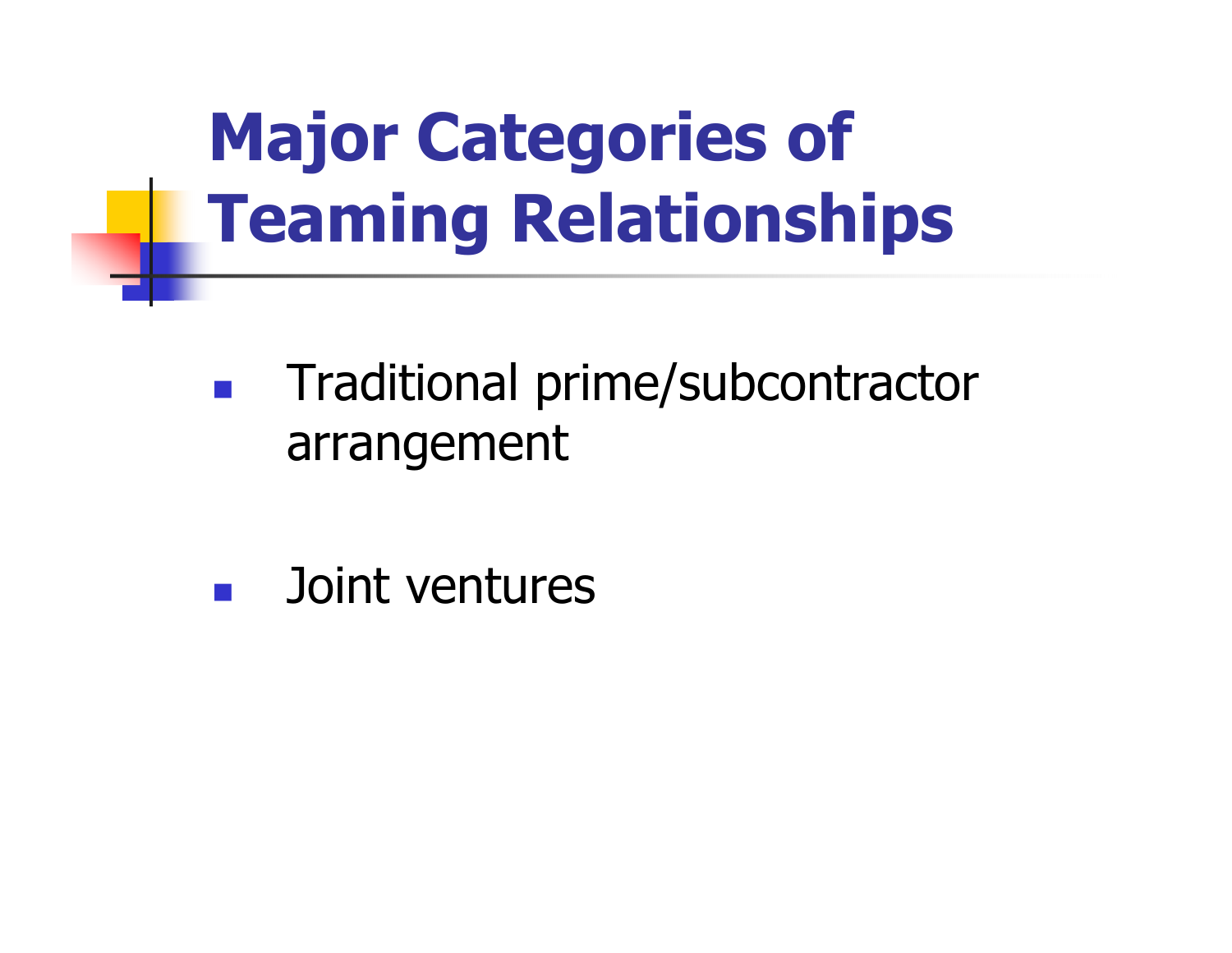#### Joint Ventures

Distinguishing characteristics include:

- Co-management

- Sharing of profits and losses

- Limited duration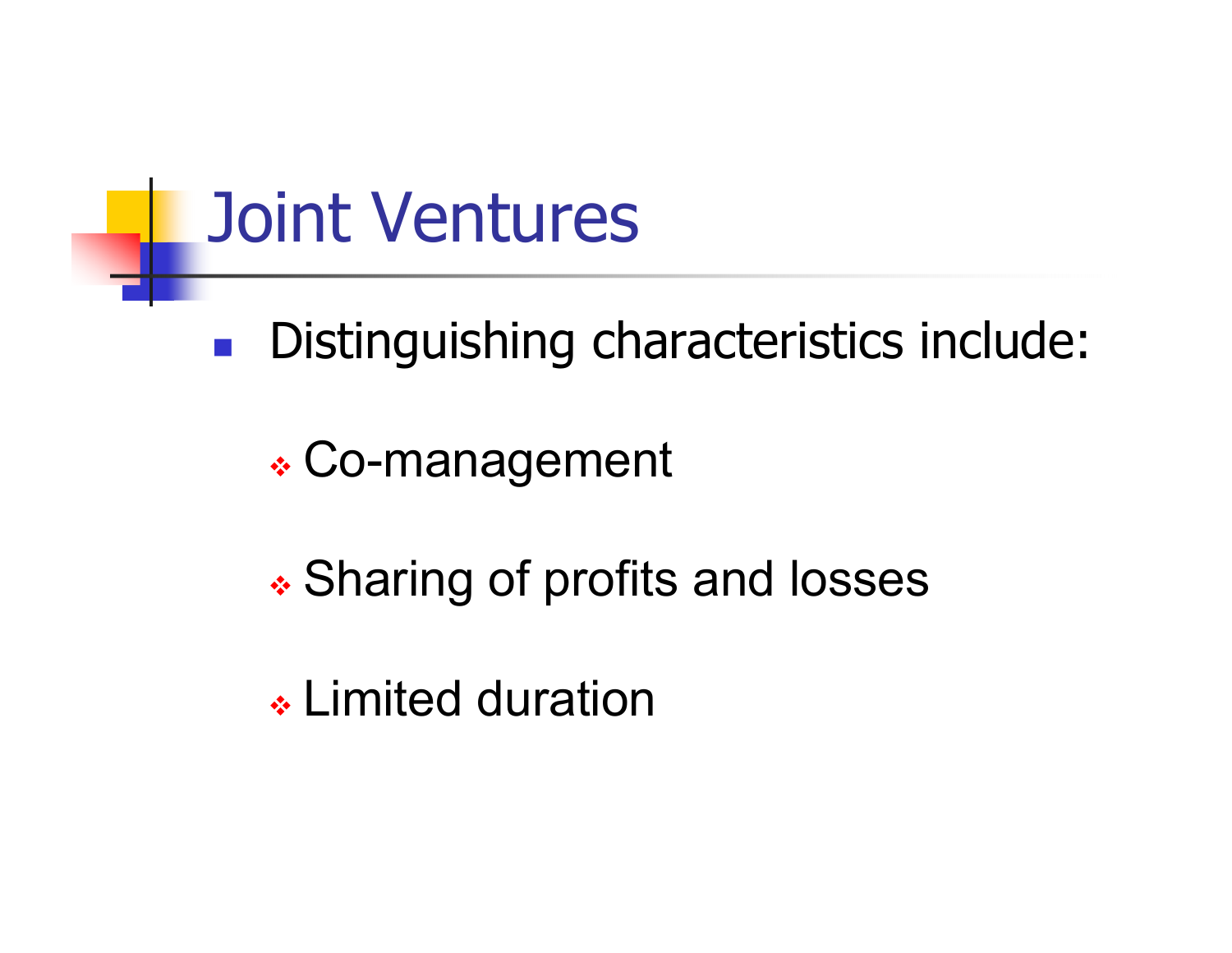#### **Advantages of Joint Ventures**

- Enables companies lacking capacity or diversity to compete for large contracts
- Each party may have voice in management
- $\mathcal{L}_{\text{max}}$ Each party shares in profits
- The parties have privity of contract with the government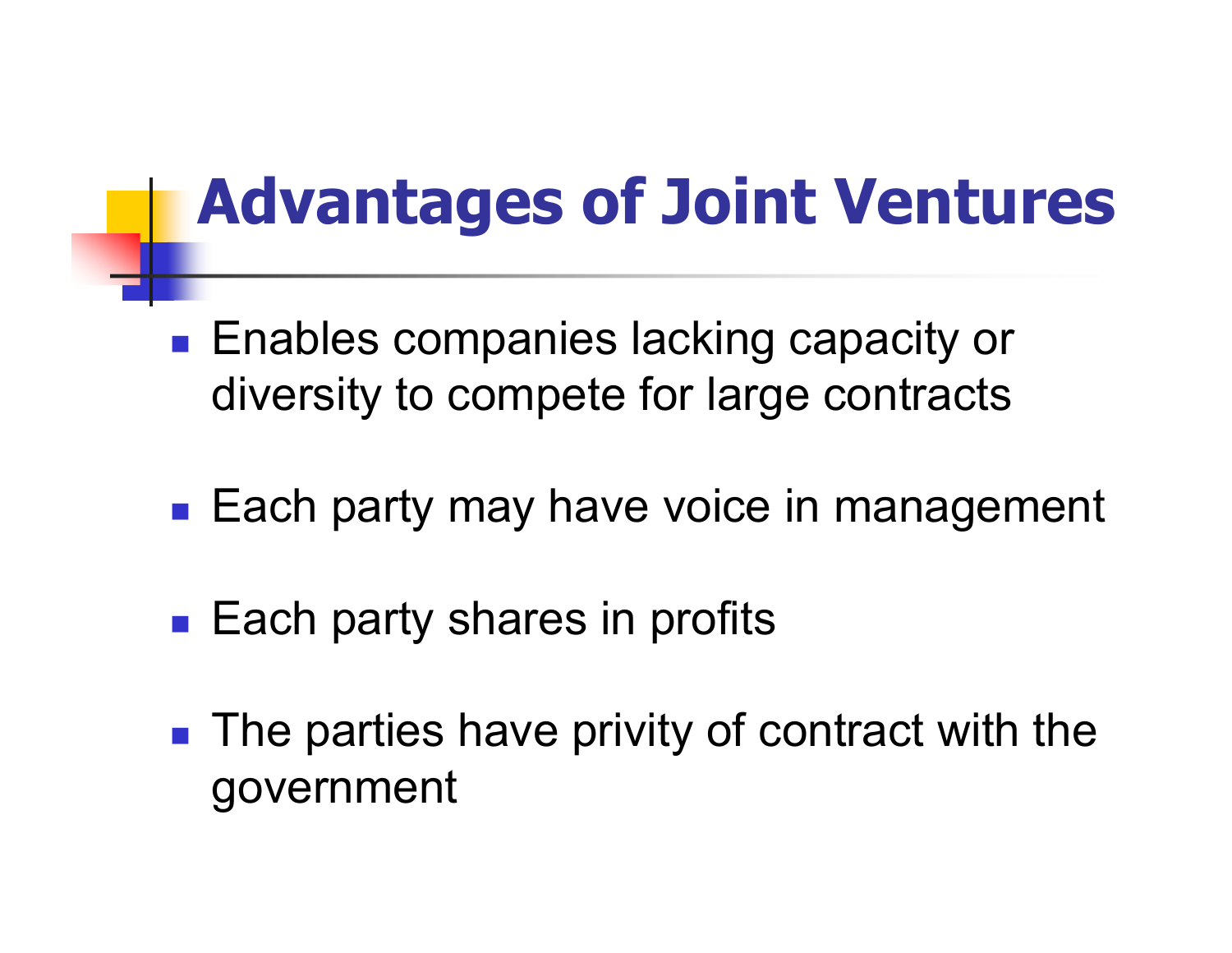## **Basic Requirements**

**Limitation on duration of joint venture** 

**Desimal Joint ventures must comply with** applicable size standards to participate in SBA's small business preference programs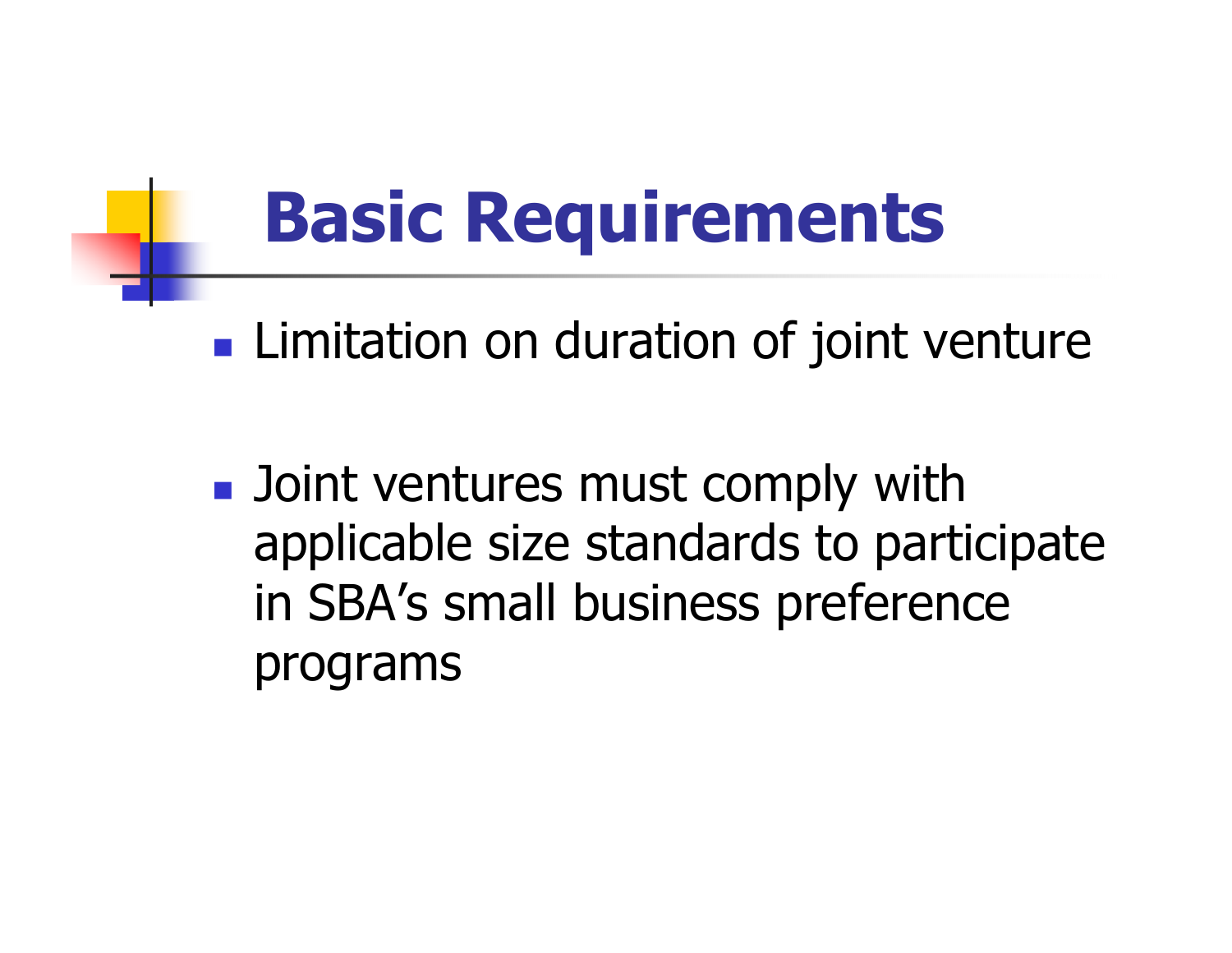#### **Limitations on Duration of Joint Venture Relationship**

- **Diangle 10 Joint ventures cannot be an ongoing** permanent arrangement
- **SBA promulgated new regulations** allowing the same joint venture to compete for up to 3 specific or limited purpose contracts over <sup>a</sup> 2-year period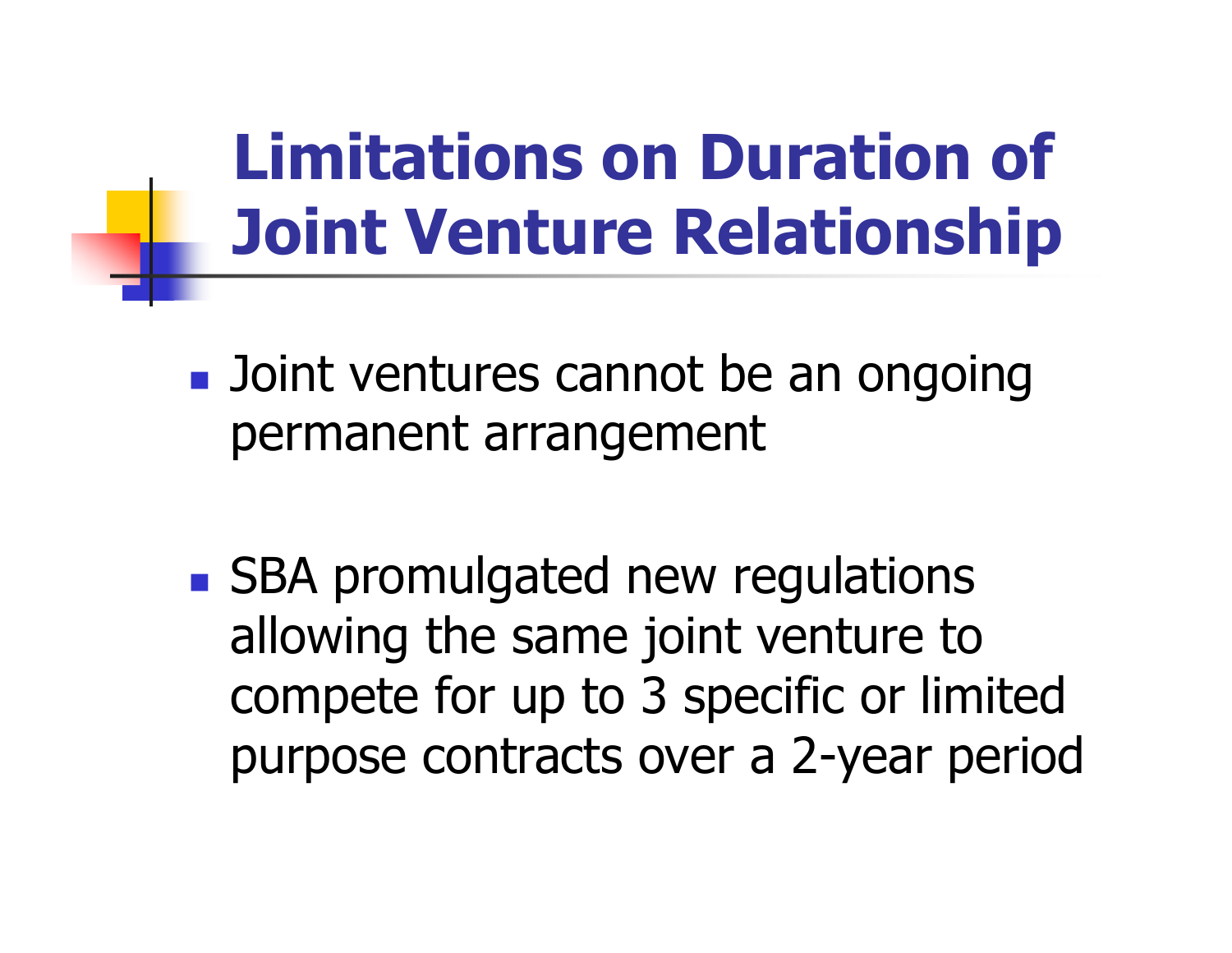## Size Standard Requirement

- **Service Service The general rule is that joint venture** members are deemed affiliated for SBAsize rules
- **SBA promulgated regulations providing** an exception to this rule for large and/or bundled contracts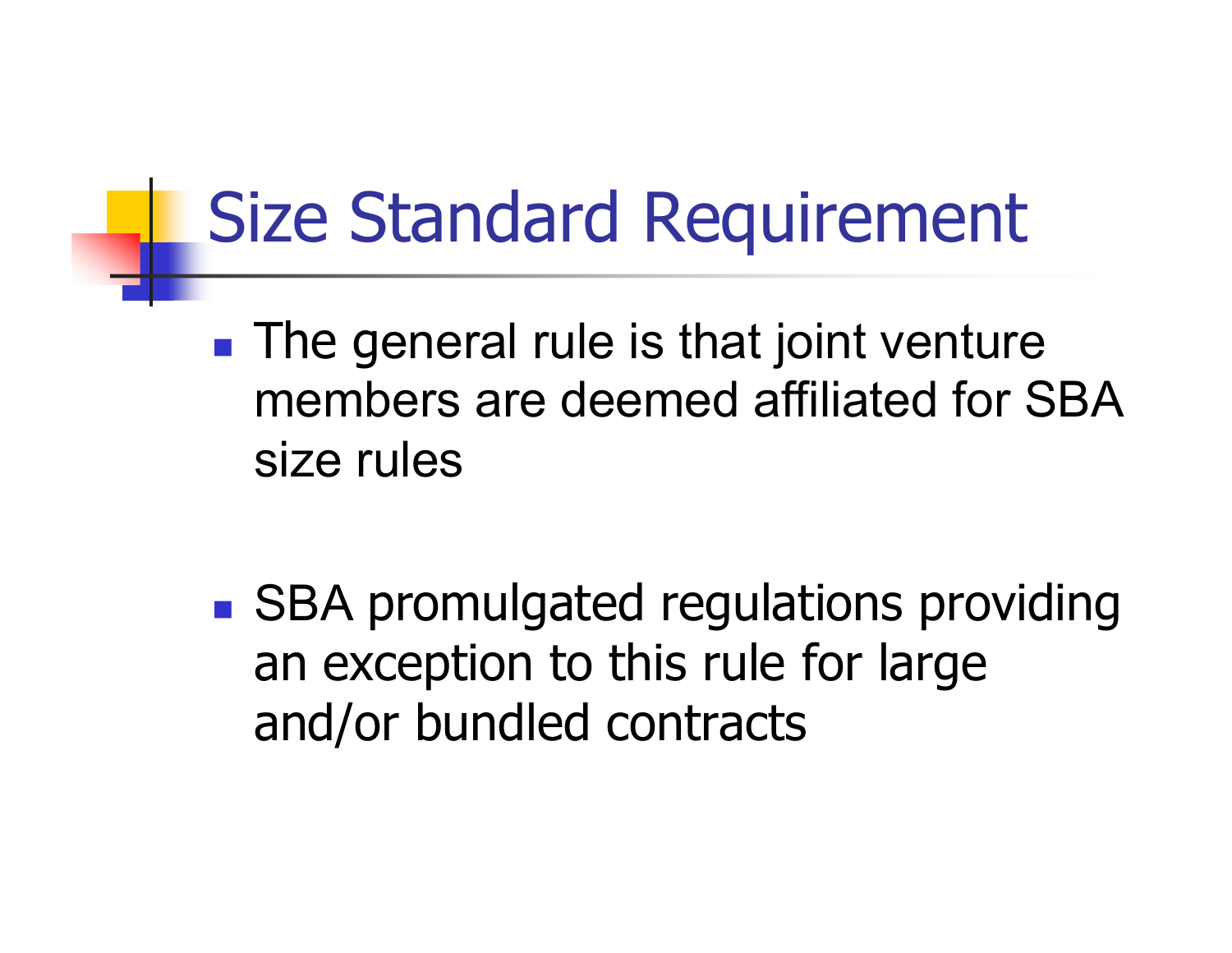## **Joint Ventures for 8(a) Contracts**

- At least one member must be an 8(a) participant
- Generally all members must qualify as small for the procurement
- SBA must approve the joint venture agreement
- T. The 8(a) firm must manage the joint venture
- **An employee of the 8(a) firm must be the project** manager
- $\blacksquare$  The 8(a) firm must receive at least 51% of profits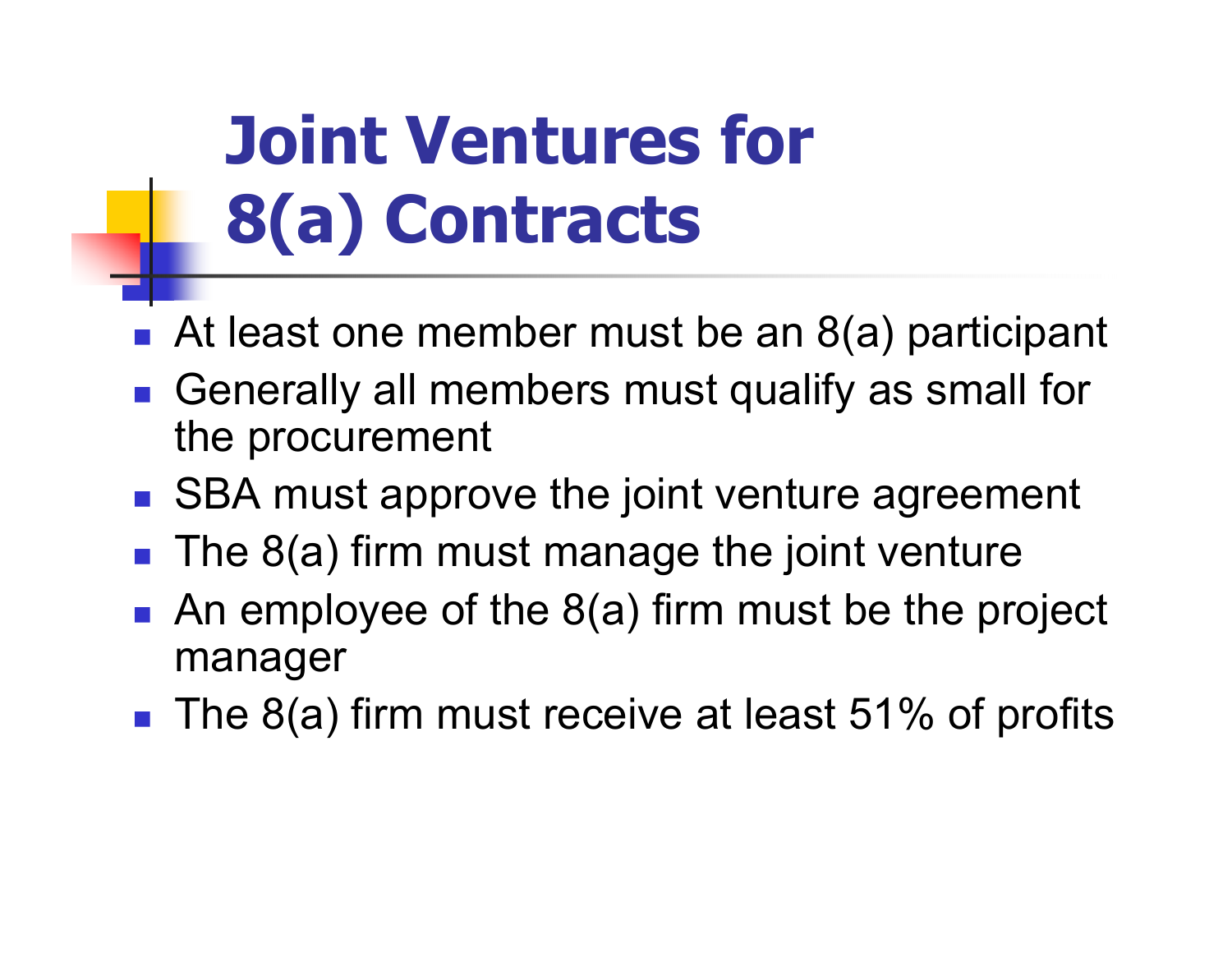## **Joint Ventures for HUBZone Contracts**

**All members must be certified** HUBZone firms

**All members must qualify as small** unless the contract meets the size requirements discussed above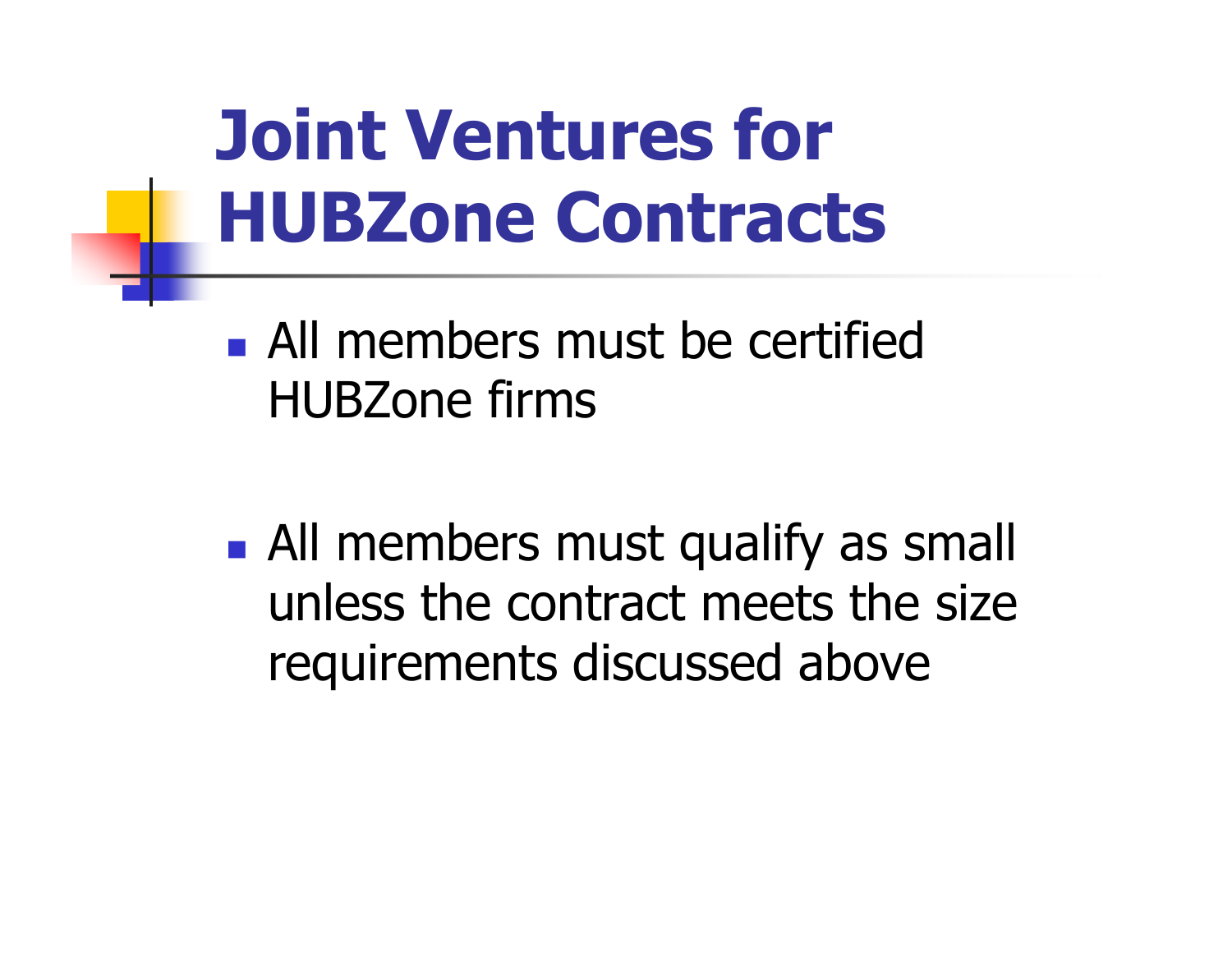**Joint Ventures for Service-Disabled Veteran-Owned Small Business (SDVOSB) Contracts**

- At least one member must be a SDVOSB
- **Service Service** ■ All members must qualify as small for the procurement
- **Service Service** ■ Must operate under a joint venture agreement that includes specific terms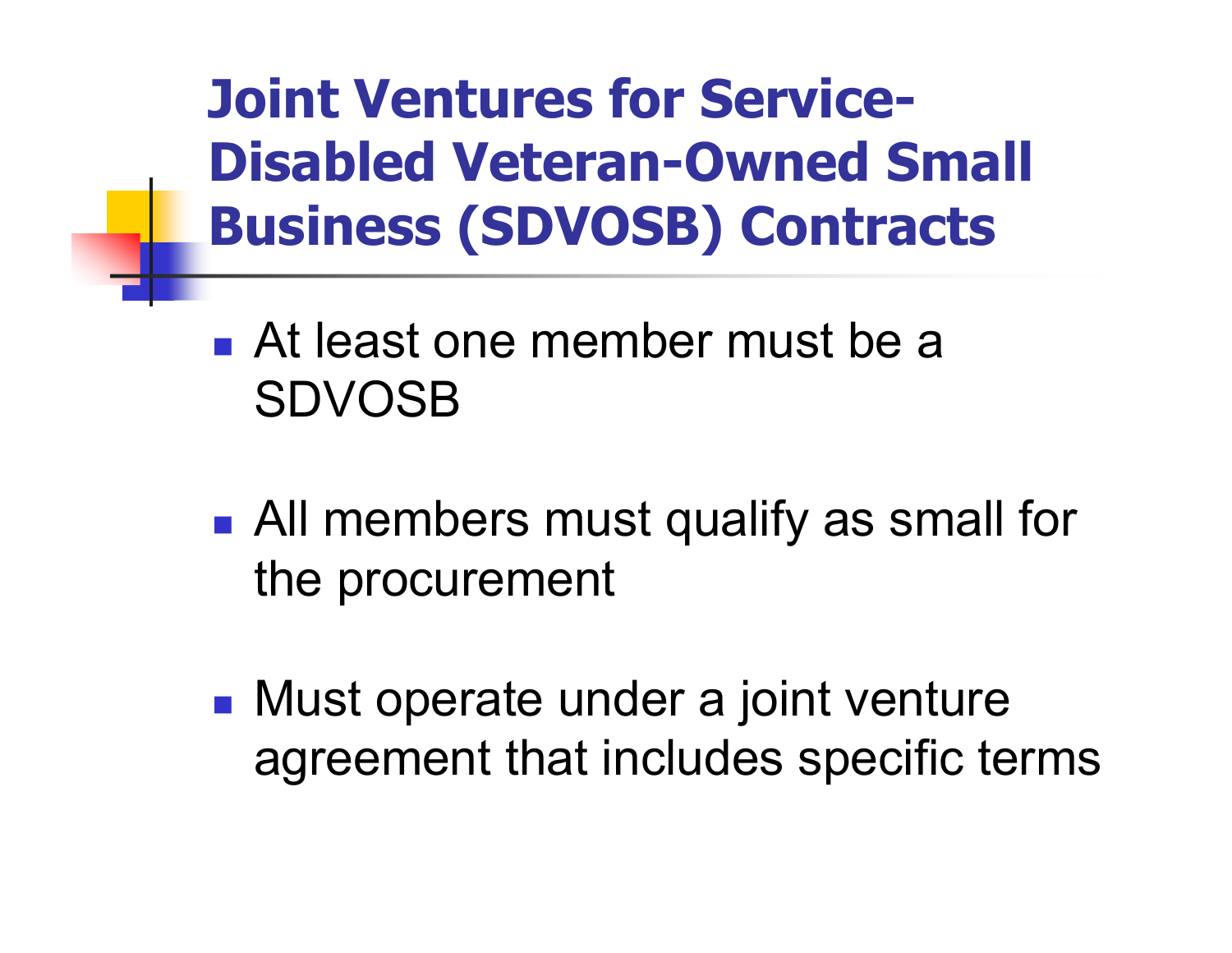### Points to Remember

- P. The specific goals and objectives of the business relationship influence the type of teaming arrangement that is most advantageous to your firm
- **E** Teaming arrangements may affect small Teaming arrangements may affect small business size status under SBA's rules of affiliation
- **Teaming arrangements are business** relationships with resulting legal implications